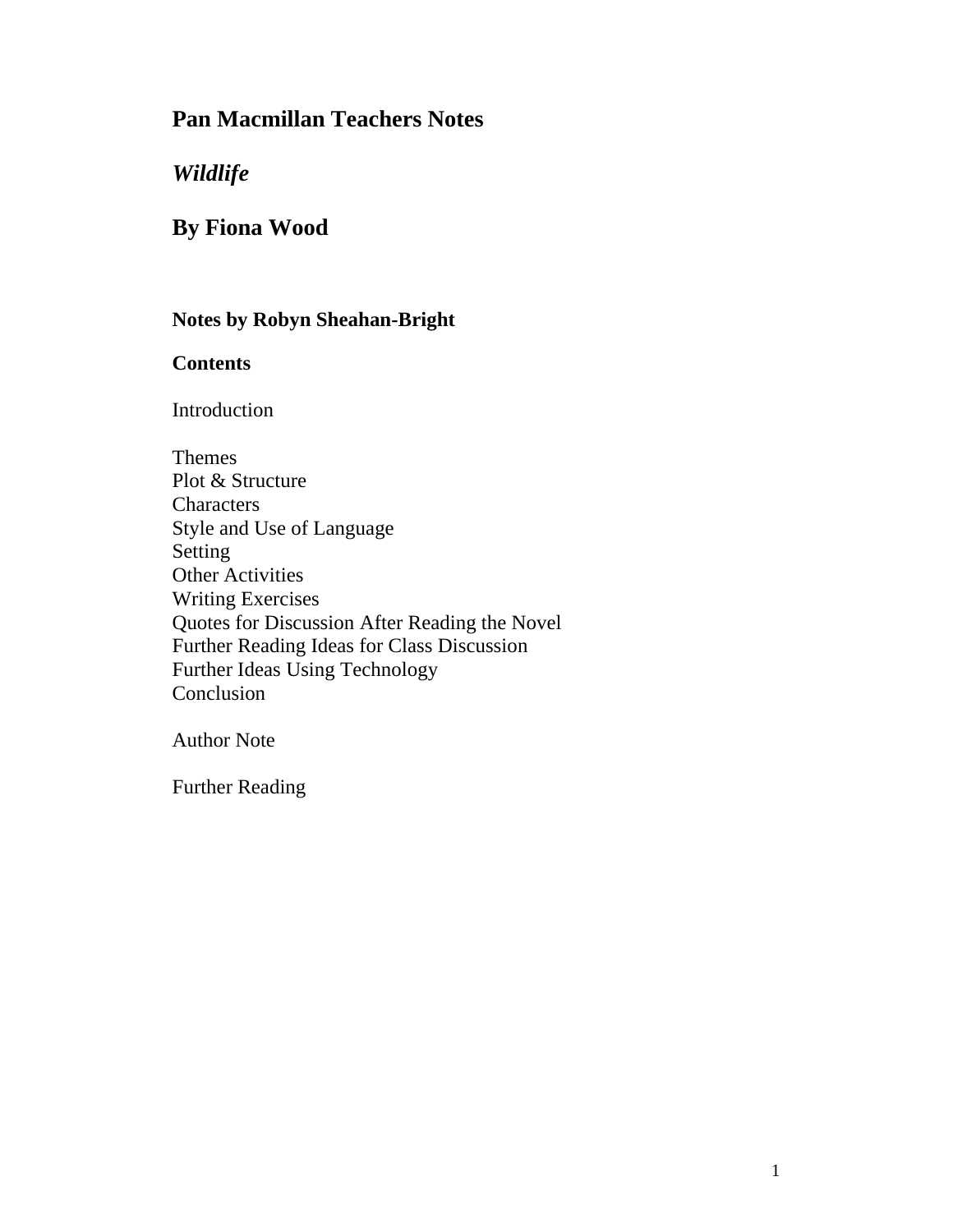### **Introduction**

*'The Mt Fairweather experience culminates in the solo hike. Survival, self-reliance and new life skills allow each student to take on this significant individual challenge. The 'solo' is frequently cited as the high point of the term.' (p 351)* 

This hugely entertaining novel is about finding one's real and authentic self. It's about friendship, trust, love and betrayal, and about finding out what really matters in life. Life can be like being lost in the wilderness, until you find your true path and a safe way home again to those whom you care about, and most of all to yourself.

Two alternating narratives entwine in this work. The first is of sixteen-year-old Sibylla Quinn who is dreamy, boyfriendless, and never the cool one at school. But things have changed since Sibylla was selected by her godmother Bebe for a huge advertising campaign billboard, and her best friend Holly is determined to make as much social capital as she can from the instant celebrity of her 'bestie'. Holly has a dangerous streak though, and while she is encouraging Sib to take advantage of her new found popularity it becomes clear that Holly is not the best of friends. The most popular boy in the year level, Ben Capaldi, suddenly seems to have eyes only for Sibylla, and while Holly appears to promote – even stage manage – the relationship, her jealousy eventually overtakes all other intentions.

This novel is a companion to Fiona Wood's first novel,

*Six Impossible Things,* for the other main protagonist and narrator, Lou, was also a minor character in that book. The event which has occurred in the narrative space between the two books provides the impetus for her story; her much loved boyfriend Fred has died in a cycling accident and she is still recovering months later. Fred's best friend Dan Cereill, his girlfriend Estelle, and friend Janie are on a French exchange, and Lou is to attend a new school, Crowthorne Grammar. To add to her aloneness they are to spend an entire term living in an isolated camp, engaging in bushwalks, solo camping treks, and other extreme forms of activity. She is assigned to Bennett House along with Sibylla, Holly, Pippa, Annie and Eliza. Meanwhile Sib's childhood friend Michael, a deep thinker and sensitive soul has been assigned to Cleveland House with Ben Capaldi, year ten's most popular guy, and Vincent, Hamish and Doug. What sets things buzzing is that just before the camp begins Ben notices Sibylla for the first time - perhaps due to her recent encounter with fame as the face of a new perfume - and kisses her at a party on the eve of their departure to camp. Michael doesn't think Ben is good enough for Sib, mostly because he is secretly in love with her himself; but Holly thinks she should 'go for it'. And so the fun begins...

#### **Themes**

#### **Rite of Passage into Adulthood and Individuality**

'They/we go to an outdoor education campus called Mt Fairweather *for a whole term* to discover the real meaning of, to *experience*, independence and leadership.' (p 29)

*Discussion Point:* Being an authentic person who is true to oneself is a central theme. Mt Fairweather, the school camp in the wilderness, is a perfect metaphor for a rite of passage. Because it is isolated, each student therefore confronts challenges not faced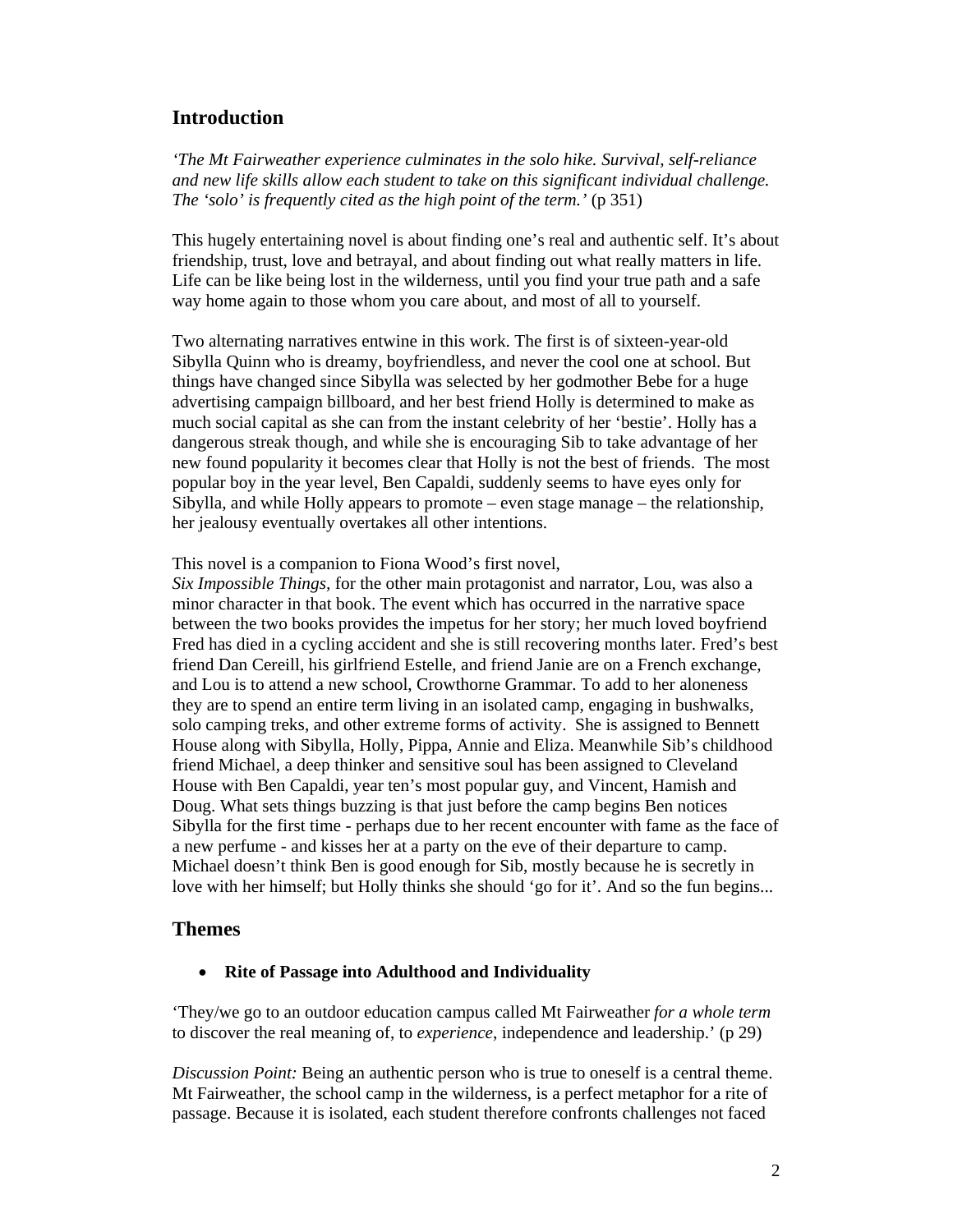before and has to solve them in new ways. Sibylla, Lou and Michael have to deal with various challenges (most of them posed by Holly rather than the environment) and they learn to confront their demons and to move forward in their lives in different ways.

*Activity:* 'Unfortunately, the maps don't go anywhere useful. Where, for instance, is my map to last year, or a map to some part of my heart, or my head, that doesn't hurt? Just round and round the mountains.' (p 83) Discuss this quote in relation to both Holly and Lou and how they change in the course of the novel.

*Activity:* Sibylla plans to 'pull a sickie' when she is finally (p 94) rostered to go on a solo hike, but by the end of the novel it is important to her to do the hike and to assert herself as an individual able to survive without the comfort and company of being a 'pack animal' (p 94). This is the message found in several classic, rite-of-passage works, and nature often plays a part in that new understanding of oneself. Discuss how nature and isolation can offer us guidance in the way we live our lives. [See also **Setting. 2.**]

#### **Survival and Endurance**

'Didn't you go to the survival sessions?' asks Lou.' (p 85)

*Discussion Point:* The CG students are supposedly being tested by extreme conditions, and asked to endure isolation, regimented food, no social media and other horrors. Is this really an endurance test or are they just unused to living like other people? Each student is put through a gruelling round of treks and tasks and endures shared accommodation, nasty pranks and food which they become heartily tired of. Do they really have anything to complain about?

*Activity:* What does survival mean when none of us can hope to survive forever? Why do we pit ourselves against obstacles when life throws enough curve balls already?

*Discussion Point*: The novel deliberately refers to narratives of endurance and survival such as *Lord of the Flies* (p 217). This is half serious, because of course they are really being well-cared for. What does this novel have in common with other novels about surviving in the wilderness? Choose a favourite and compare the two.

#### **Friendship and Peer Group Pressure**

'It was jealousy/hatred vs admiration/envy, and lucky for me admiration/envy won the day. She's a good friend, but a mean enemy.' (p 2)

*Question:* At the heart of the novel lies the question of friendship. It is clear from the outset that although Sibylla is aware of her friend Holly's capacity for hurt/hate, she has tolerated it since childhood for some reason only long-term friends can explain. When Sib kisses Ben at the party, a text from Holly (p 23) later that night assumes the right to share every detail of Sibylla's life and because that's what friends do, Sib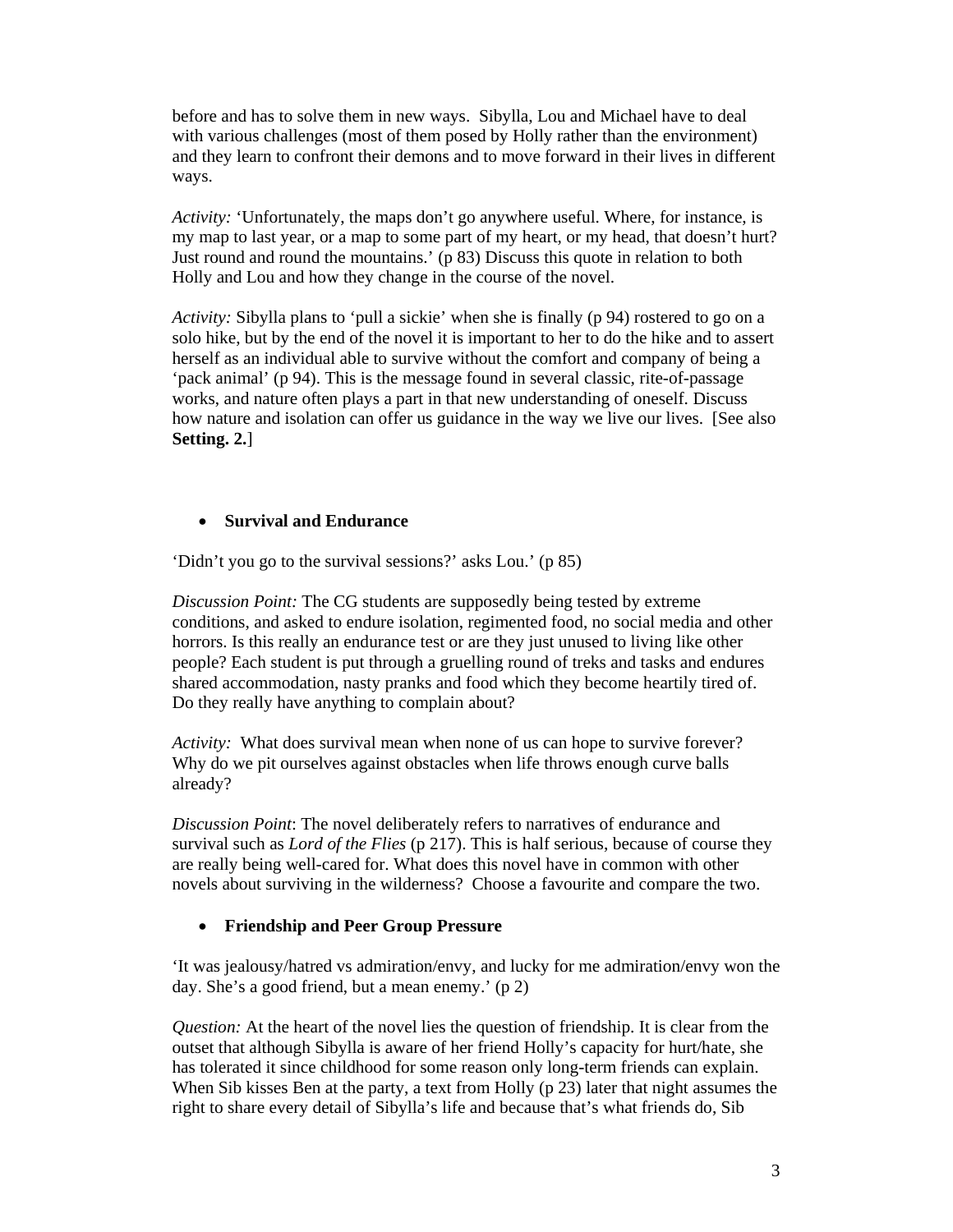accepts it. When Holly suggests that she might like a visit to babe-land, Sib is doubtful – the notion jars with her feminist ideals, but Holly assures her that she will cope because 'Your best friend is me.' (p 33) Sib continues to tolerate Holly's interference wondering, 'What would I do without my teenage-behaviour touchstone?' (p 113). Holly suggests Sibylla acknowledges Ben's romantic gesture of putting roses on her pillow and suggests that clinkers are his favourite thing, again in a creepy, over-invested way. Holly has also registered the 'anniversary' of Sib and Ben's first kiss (p 137). Sib recalls an incident from childhood (pp 142-3) which reveals the type of friend Holly has been. Holly is also with Ben when he buys condoms, pre-empting (p 276) the later sex between Sibylla and Ben. When does friendship become an exercise in power and how does one control or reject that tendency?

*Discussion Point:* Sibylla has a burst of enlightenment (pp 321-2) and realises who her friends really are. Later she sees Holly kissing Ben and knows: 'It's time to stop calling this girl a friend.' (p 350) How hard is it to end a longstanding friendship like this?

*Activity:* Holly betrays Sibylla all the time but when Sib feels she has betrayed Michael it is far worse: 'He was afraid I cared so little. I betrayed him. He has run away thinking I don't care at all. I care very much. How have I managed to treat him so ill?' (p 316) She has always protected him but when she is distracted by her new romance and image she loses sight of that briefly. How easy it is to be swayed by peers to hurt a friend?

*Discussion Point:* 'And I don't like drinking, but I have to pretend to drink, so I at least appear to be 'fun', and to be having 'fun'.'(p 20) Holly forces Sib to go to Beeso's party at Snow Gum Flat. (p 162-163) She also encourages her relationship with Ben. How much of teenage social behaviour is influenced by what others think is good for us?

**Grief** 

'We understood perfectly well that each other's positions sprang from the same place. The place where the floor falls out from under you and nothing can ever be the same.' (p 29)

*Activity:* Read the following passage which is a meditation on Lou's grief over Fred's death and the response made to it by those around her including a psychiatrist named Esther and a counsellor called Merill. 'There is so much too much written about grief. Grief counselling is a thriving industry as well as a personal little hell to get through. It is probably immune from global financial vicissitudes. Like the food industry, maybe ... You'd laugh.' (pp 38-40) Discuss what it reveals about her feelings.

*Activity:* 'Yes, I am smally interested in spite of myself.' (p 109) Lou's personal first step in recovering from grief is becoming interested in those around her again. The second step is opening up to someone she trusts, as she does to Michael (p 156). The third is moving on: 'Don't hang out somewhere that isn't anymore.' (p 234) The final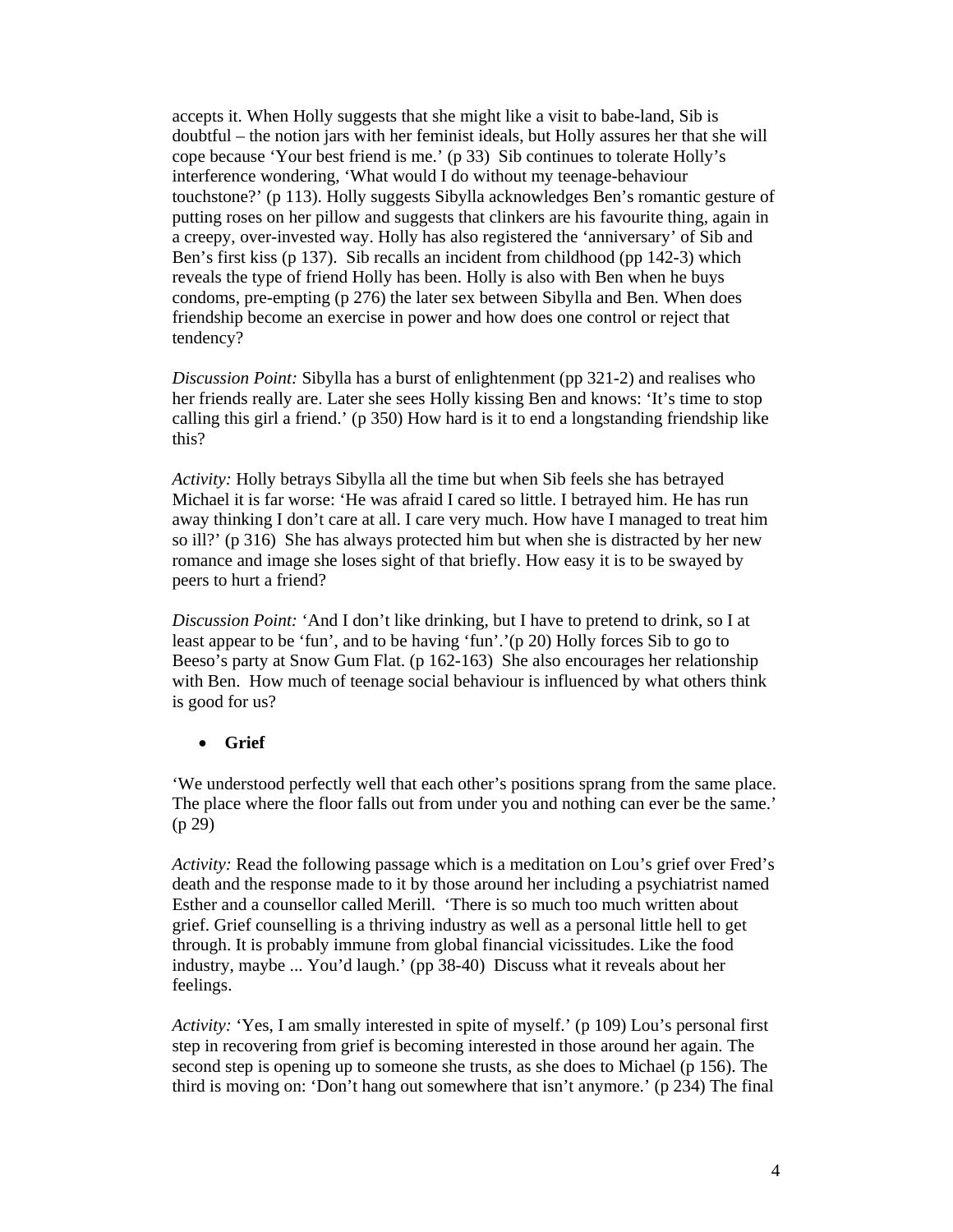stage for Lou is when she hikes with Michael: 'On this day, I will remember, the future woke up.' (p 334). Discuss.

#### **Sex and Love**

'My virginity does not feel like some wondrous thing I will one day bestow on a lucky boy; it's more in the realm of something I need to get rid of, like braces, before my real life can begin.' (p 26)

*Activity:* Sibylla's mum is a doctor who runs the Sexually Transmitted Infections Clinic in Fitzroy, and humorous references to the embarrassment this causes her daughter undercut the serious implications of teenage sex and the issue of love. Discuss the use of humour in conveying important points about this theme.

*Discussion Point:* 'If you read the statistics – our house is full of them – heaps of kids have sex super early, like early secondary school, but in my little middle-class world there are plenty of kids, a lot more than half, who haven't done the deed at sixteen or even seventeen.' (p 25) Discuss the implications of this statement.

*Activity:* The class is asked to generate some images about fire in relation to love and passion (pp 125-7). Discuss how the word 'fire' relates to love. Then write a poem using some of the images, or others you can think of.

*Discussion Point:* 'And, in her book, something ideally to be shared with the right person at the right time.' (p 128) How do we know who the right person is at the right time?

*Discussion Point*: Sibylla has sex for the first time during this term. What are some of the factors that go into her deciding to embark on a sexual relationship? Why does she change her mind about what sort of relationship she wants with Ben? What does it signify about sex and friendship?

*Discussion Point:* Paris is the city of love, and the footbridge called the Passerelle des Arts contains hundreds of padlocks placed there by lovers to symbolise their love. Dan puts a lock there for Lou (p 146) and sends her the key. How does such romantic symbolism work in a sex-obsessed world? Do you believe in romantic symbols? How is romance compatible with sex?

*Activity:* Michael suffers unrequited love for Sibylla, his oldest friend. Lou tells Michael (p 166) to write an unsent letter to Sibylla as a private outlet for his feelings. How successful would such a strategy be, do you think?

*Activity*: Write an unsent letter to someone about whom you have feelings that need expressing, but for some reason are best not expressed to the person concerned.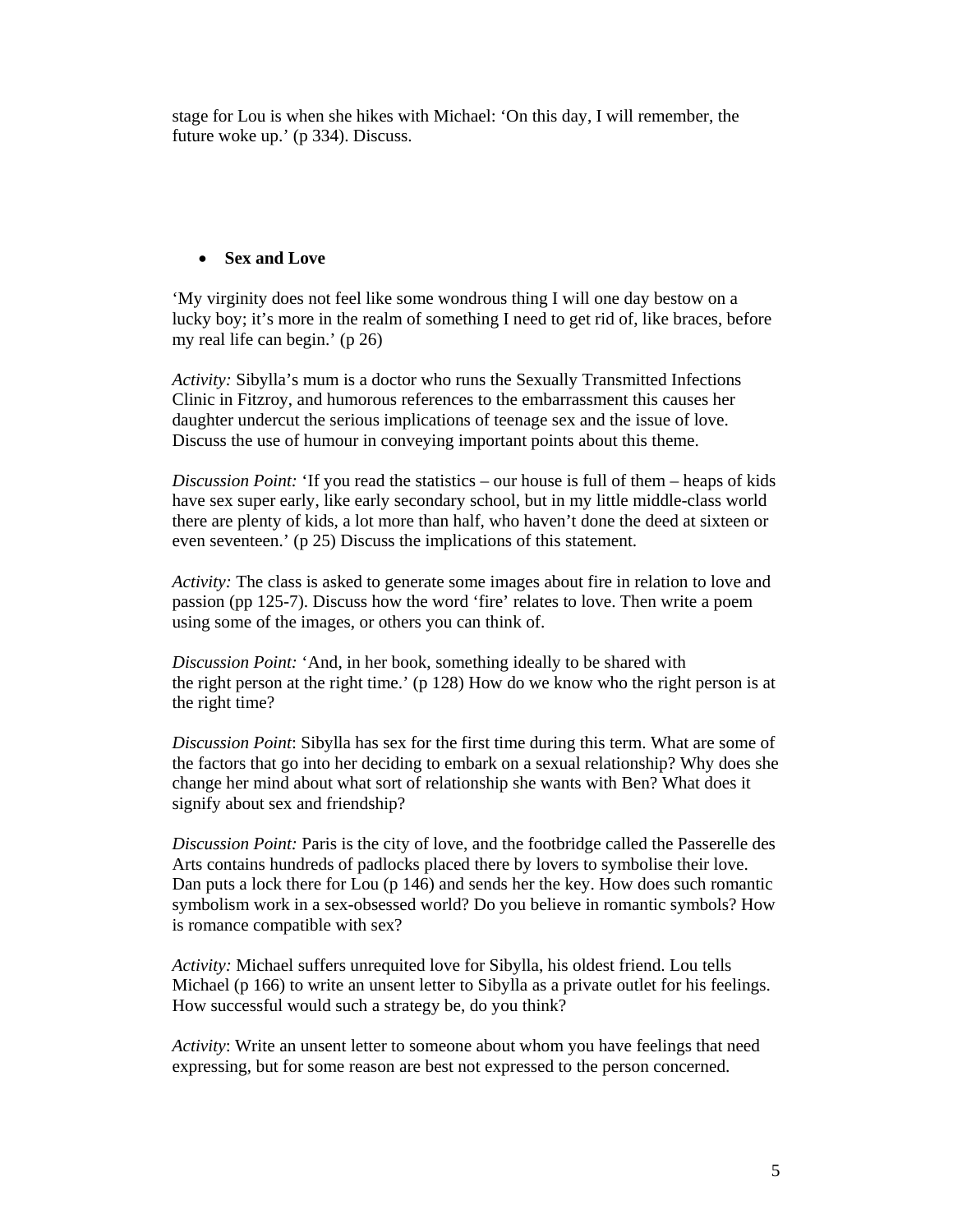*Activity:* Sib repeats the sex guidance that her mother would give to a class (pp 257- 8). You may wish to choose points from this list to discuss with students.

*Activity:* When Sib and Ben finally 'do it' (pp 273-4), Sib reveals how uncertain she is about her first time and her ambivalent feelings towards Ben. Compare this to how Lou described her first sex with Fred (pp 9-10).

*Discussion Point:* 'I feel as though I have leapfrogged into the sexual bit before the boyfriend bit, or even the friend bit, is right. It's as though the relationship has a limp.' (p 280) This may be how many teenagers feel about sex. Discuss.

#### **Body Image and Fashion**

'He smiled, said goodbye and left, so it was just me on the screen holding up my goodbye hand and contemplating the most immediate essential fact of life: what to wear.' (p 19)

*Activity:* To make Bebe's advertisement, Sibylla's hair is dyed and she has professional make-up applied, so that she looks like a heightened version of herself. 'I looked nothing at all like myself. It was me with a work of art stuck right onto my face.' (p 14) Others are impressed but it makes her feel uncomfortable and 'not' herself. It also makes others (like Ben) behave differently towards her. Discuss how make-up and fashion can have a detrimental as well as a beneficial effect on one socially.

*Activity: '*Hey, did you hear Falkner House is doing bulimia for fun?' says Holly.' (p 91) Discuss the dangerous effects of such dares and how one might challenge peer group pressure to participate in them.

#### **Advertising Images & Social Media**

'Things will change for you now.' 'Because of the billboard?' He nods, worried. 'The consequences of the billboard.' (p 60)

*Discussion Point:* Sibylla doesn't think the campaign will change her but by the end of the novel she realises not only that others have responded in a shallow way, but that she too has been influenced: 'I used to be that person. But this term I got transplanted into the zone where you just talk to Annie to laugh at her.'(p 342) Does hanging with the 'cool' group mean forsaking your principles? How might a little taste of fame potentially threaten one's individuality or integrity?

*Activity:* Sib is fed up with the fake pimp/ho' language being used by the boys at her school (p 151). They mimic American rappers and treat girls dismissively with fauxbravado. Is this something you notice among your peers as well? Does its ubiquity make us less sensitive to/critical of the misogynistic nature of much of this music? Is this dangerous? By ignoring or failing to critique the content/meaning of lyrics do we tacitly 'accept' it?

*Activity:* 'As soon as the billboard went up, it was all over Facebook. Holly was posting it before the paste was dry. In one keystroke I went from being a year ten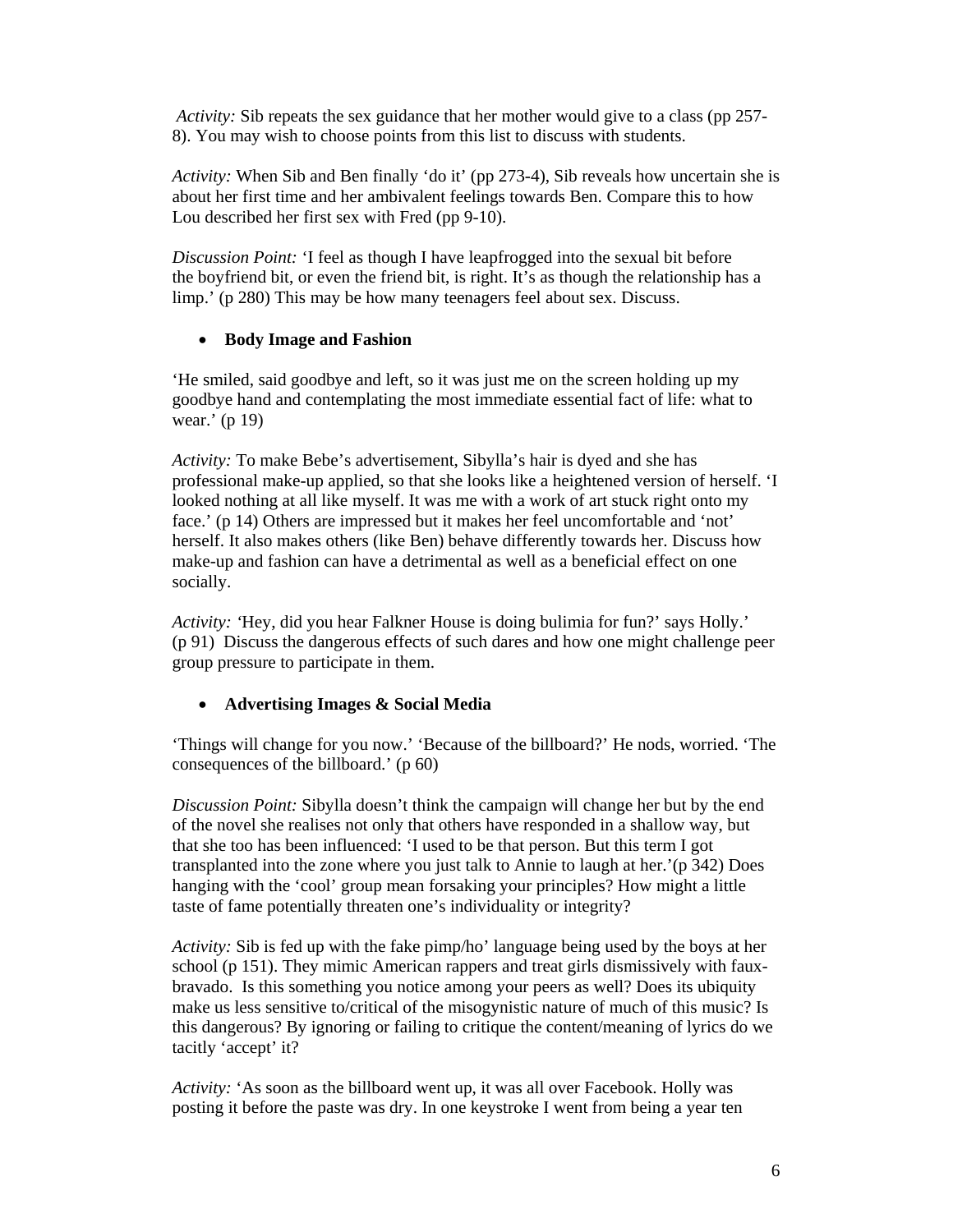'nobody' to a year ten 'unknown quantity'.' (p 15) How dangerous is social media in terms of spreading rumour and how much does it threaten one's privacy? How can some of the more destructive uses of social media such as so-called 'slut'-shaming be countered?

*Activity:* Write a tip sheet for a younger version of yourself on 'safe use of social media for beginners'.

### **Plot & Structure**

**1. The novel is structured by weaving together the two alternate narrative voices** of Sibylla, written in **first person, present tense**, and Lou whose point of view is written as first person journal entries in the past tense.

*Activity:* How did you feel the two voices worked together? Who else might have told this story and how might that have changed the action?

**2. Pacing, Tension and Suspense are** integral to a novel's structure. Each chapter begins with a tempting statement, for example, Ch 1 begins: 'In the holidays before the dreaded term at my school's outdoor education campus two things out of the ordinary happened. A picture of me was plastered all over a twenty-metre billboard at St Kilda junction. And I kissed Ben Capaldi.' (p 1) Many end with cliff hangers, for example, Ch 5: 'What was I *thinking*? We're going to be in the wilderness together for nine weeks.' (p 27)

*Activity:* Consider the ways in which the pacing is determined by these structural exclamation points.

**3. The novel works as a series of narrative arcs, with small climaxes and then a major turning point** with Michael's run, and the fear that he might endanger himself.

*Activity:* Draw a narrative map or chart showing the key points at which the narrative rises, falls, and then rises again to this major turning point.

**4.** The events that comprise the **plot** of a novel are designed by the writer to investigate characters and themes.

*Activity:* Which were the key events in terms of the theme of finding oneself in the wilderness? What were the key events which described each major character? What were the turning points in Sibylla's story?

### **Characters**

**1. Action in this novel revolves around five central characters and several minor ones.** 

*Activity:* Discuss the following quotations in relation to each of the major characters.

| <b>Major Characters</b> | <b>Quotation</b>                                           |
|-------------------------|------------------------------------------------------------|
| <b>Sibylla</b>          | 'And I know you're off the planet at least half the time,' |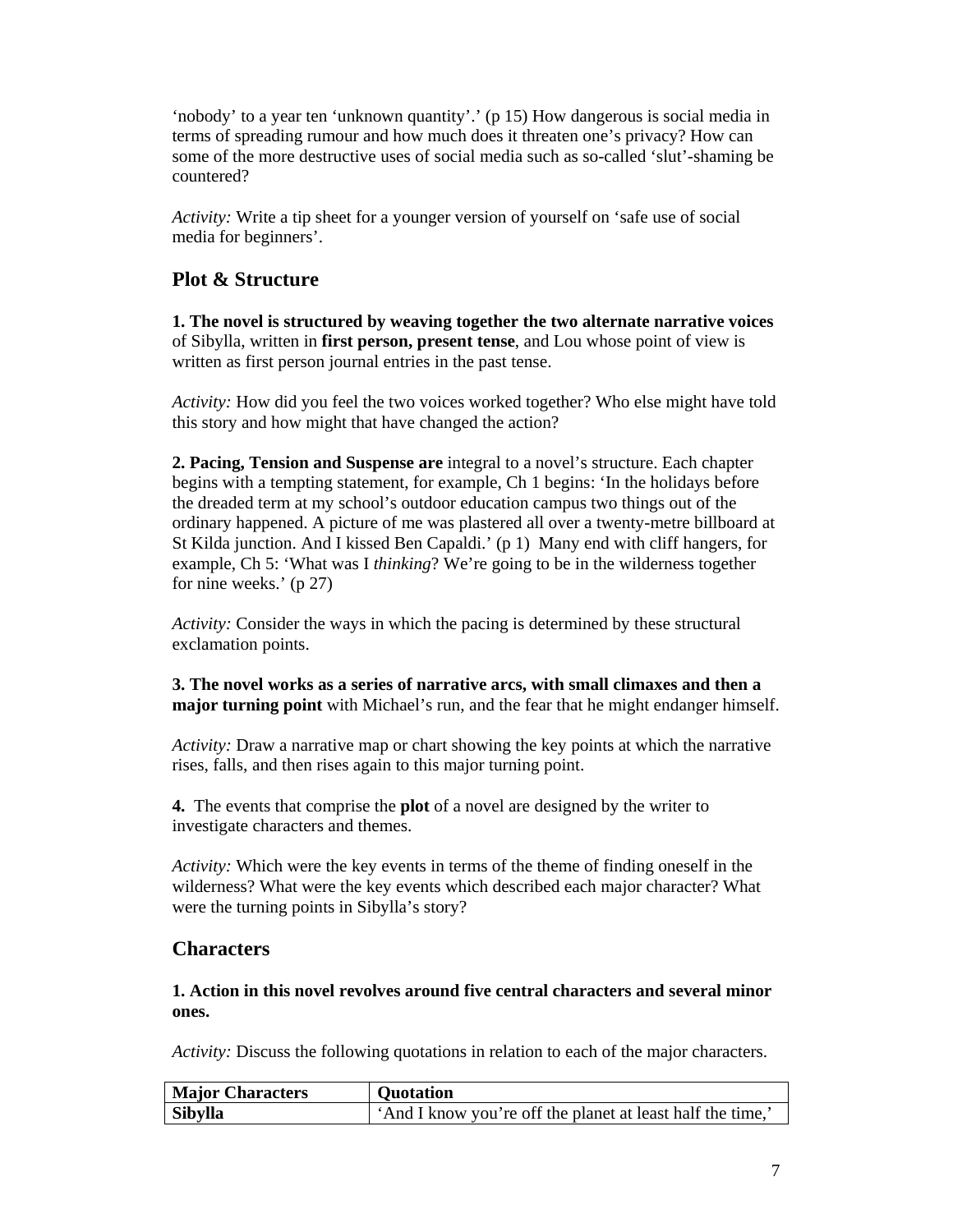|                | he says.'( $p 76$ )                                        |
|----------------|------------------------------------------------------------|
| Lou            | 'She is madam of the even keel.' (p 86)                    |
| <b>Michael</b> | 'Only Michael could be disappointed at not getting a       |
|                | prime number. He has whole books about prime               |
|                | numbers.' $(p 42)$                                         |
| <b>Holly</b>   | 'She often observed that Holly seemed 'unhappy'. I         |
|                | knew my mother well enough to know that this was           |
|                | health-professional code for 'evil'.' (p 130)              |
| <b>Ben</b>     | 'It is a nauseating portrayal of "head boy in the making". |
|                | He's too keen to be popular.'( $p 56$ )                    |

#### **2. Other Minor Characters:**

**Quinn Family:** Charlotte Quinn, Sibylla's sister; Sibylla's parents; Bebe, Sibylla's godmother.

**Bennett Housemates (of Sibylla, Lou and Holly):** Pippa, Annie, Eliza.

**Cleveland Housemates (of Michael and Ben):** Hamish, Doug, Vincent, Hugo.

**Other:** Maggie and Biff, Lou's parents; 'The Gorgon', Holly's mother, Michael's parents.

**School Staff:** Dr Kim Kwong, Principal; counsellor, Merrill, Ms Ladislaw; Ms McInerney; Mr Oxley; Priscilla, the cook, and Brian, her boyfriend, and the camp's much-maligned bus driver; Jerry Epstein.

**Other Campmates:** Kevin Trung, Beeso, Billy Gardiner, Tiff, Van Uoc, Hugo.

**Lou's friends overseas:** Dan, Estelle and Janie [See SIX IMPOSSIBLE THINGS].

*Activity:* Select a quotation which accurately describes any of the characters above.

*Discussion Point:* Were there any 'minor' characters you would have liked to have seen feature more in the action?

**3. Characters are often described in terms which relate them metaphorically to someone or something else.** For example, Sibylla thinks: 'I'm a go-with-the-flow girl. A girl who prefers not to rock the boat, unless absolutely necessary. Definitely not a rule-breaker. Not much of a funhaver. Or a risk-taker. Too careful. More like a killjoy, if we're getting technical. A bit of an approval-seeker. And a massive scaredy cat, as well.' (p 78)

*Activity:* Write a description of yourself using metaphorical language such as this.

**4. They are also described in contrast to each other.** For example, 'If Michael has a worried look on his face, he is likely to be thinking about the complexities of the twostate solution, or the nature of existence. If I look worried it's usually because I've got an awful feeling that I've forgotten something very important, or I've lost my phone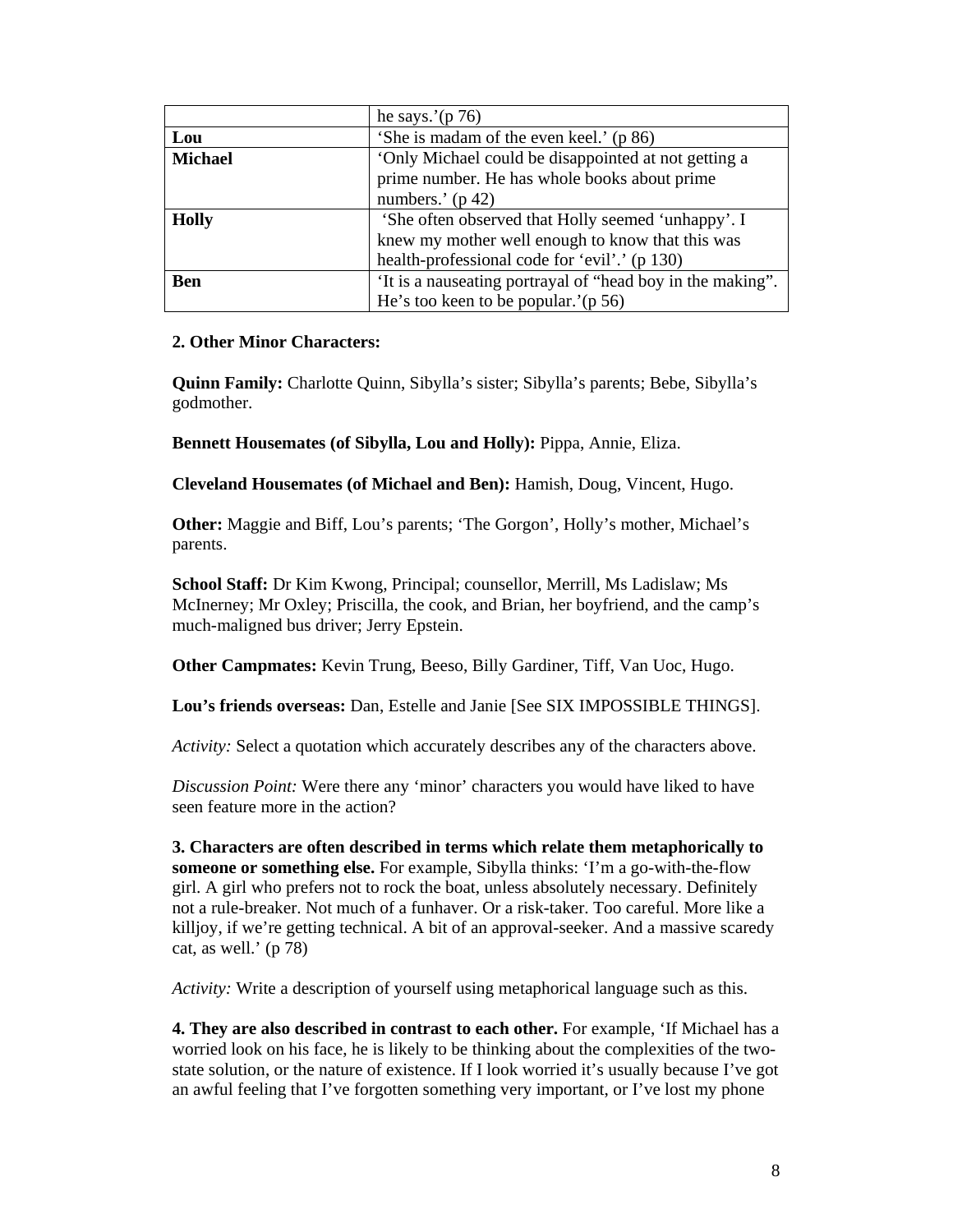or keys or glasses (again), or I'm hungry and not sure when my next food intake is happening.' (p 43)

*Activity:* Invite students to describe two characters in a similar way.

#### **5. The detail used to create a character often includes aspects of their setting which 'echo' their characteristics.**

*Activity:* Find an example of this in the novel.

**6. Dialogue** can also add to the characterisation established by a description. For example, this complex dialogue is like a game of tennis in which Holly pretends to be conciliatory but is really baiting Sibylla: 'You're not mad are you?' Holly knows me well enough to know that I am fuming.  $\dot{\mathbf{I}}$  mean, poor guy – he deserves one night off the leash.' 'He's not on a leash.' 'No, he didn't act like he was.' (p 296)

*Discussion Point:* Discuss what this dialogue reveals about Holly and Ben? And what does it say about the dynamic between Sibylla and Holly?

**7.** Writers generally create a **mixture of characters, some intended to invoke sympathy in the reader, and others not to.** There are also some characters who defy categorisation — whose motives remain obscure.

*Discussion Point:* Which characters did you have sympathy for and why? Which ones were unattractive, annoyed you, or were puzzling?

**8. Characters can also be described by each other**. For example, Sibylla's feelings for Michael describe her as well: 'I've been stomping along next to Michael like this for so long ... don't leave everyone behind?' (p 59)

*Discussion Point:* What does this tell you about Sibylla and Michael?

#### **Style and Use of Language**

**1.** The **prose narrative voice** of Sibylla is written in **first person**, and in **present tense**. Lou's voice is written as a series of **journal entries** in **first person, past tense**.

*Activity:* Compare the punctuation schemes used for each character. What hints do they give us about the respective character's states of mind?

*Activity*: Locate the point late in the narrative at which Lou's entries change from the past tense to the present tense. 'Time to enter the fray, and speak some sense to Sibylla.' (p. 306 ) What is the prompt for this? (Holly's public humiliation of Michael.) (p 303-304 )

*Activity:* This narrative could also have been written in another voice. For example, re-write one section as if written by Michael. How does this change the narrative?

**2. Voice is created by a range of devices including syntax, choice of words, literary devices such as metaphor and simile**. For example, Lou's analysis of the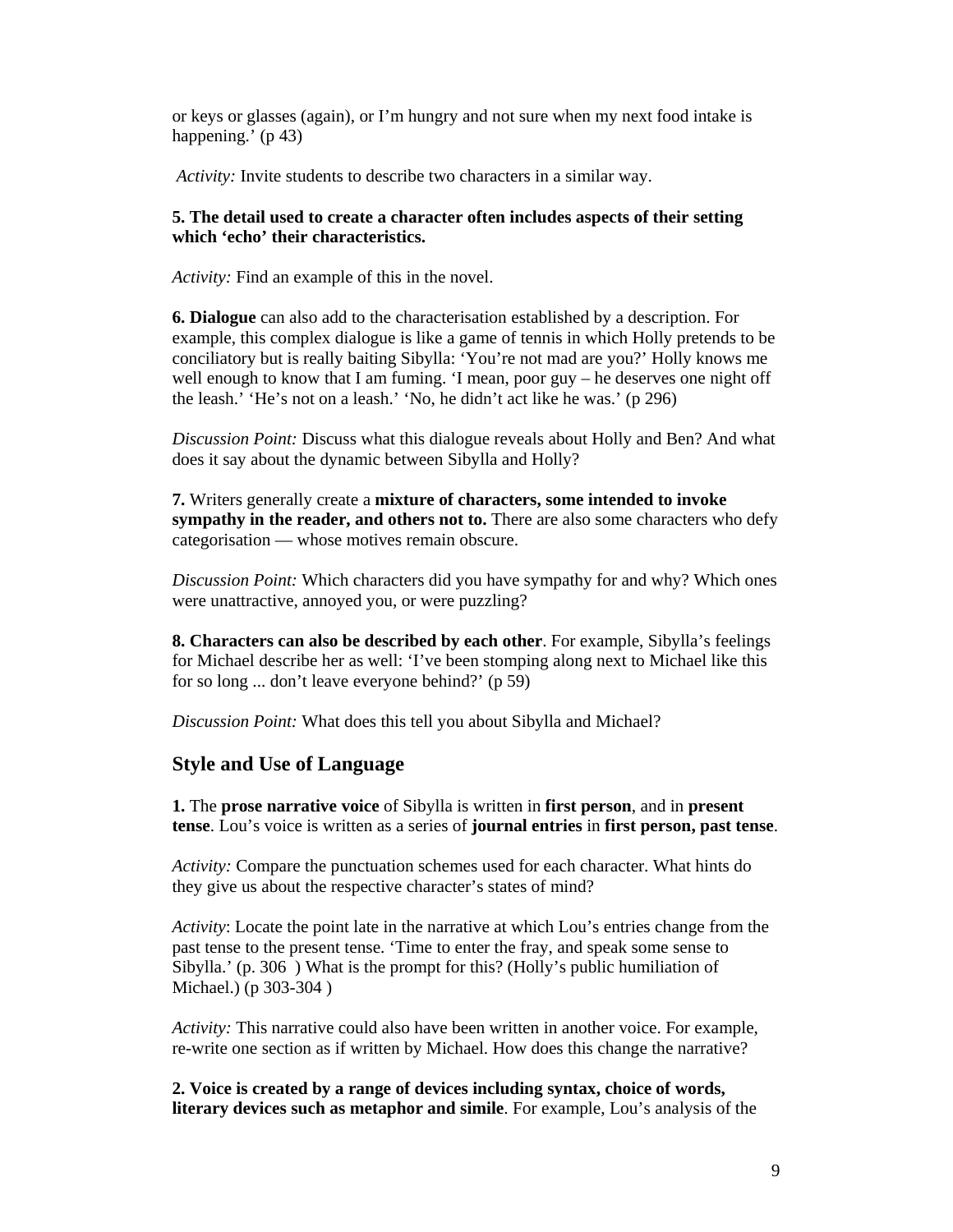line from Romeo and Juliet '*Cut him out in little stars'* (p 9) is a beautiful example of how language works to make meaning.

*Activity:* Discuss some quotes from the novel such as 'my heart flipped like a hooked fish' (p 21). Speak with students about the need to use language which is uniquely phrased, and informed by original insights.

**3. Word play is used to explore the contradictory nature of both language and feelings.** For example, Lou writes: 'The internal, external . . . infernal, diurnal, eternal journal.' (p 8) Ben says to Sibylla: *'your pulchritude defies belief'* (p 21) This phrase sounds like an insult but pulchritude actually means beauty.

*Activity:* Michael and Sib 'play some *sounds-like, doesn't-sound-like*.' (p 211) This is a game which you might also play in class.

**4. Humour** is a device used by both narrators to deal with their feelings and with serious issues. For example, Lou writes: 'If you don't want to write about your Feelings, you can simply write about the Physical World, what you see, what you hear . . . facts, things, stuff. Jeez, so it's not compulsory to eviscerate myself? To slash myself to a slow death with a million small paper cuts? Thank you kindly.' (p 8)

*Activity:* What other examples of humour did you notice in this book?

**5. Literary Reference is used throughout this novel as a frame of reference.**  Students might be encouraged to analyse and discuss any one of the following references and to engage in related writing tasks:

*Activity*: Shakespeare's *Othello* is the set text which Sibylla's class is studying, and becomes a sort of parallel to the action in the novel. It is frequently quoted as a response to key moments in the novel for example when Bebe suddenly realises how beautiful Sib has becomes she responds: 'Maybe because you see my visage in my mind,' I said, mangling a bit of *Othello*.' (p 4) or when Lou is writing in her mind to Fred about the camp she writes: But if you could just see these jackanapes, Fred, the creamfaced loons that *Othello* is wasted on.' (p 105) Trace the references to this play and how they relate to the action and themes in this novel.

*Activity:* Holly can be seen as an 'Iago' who heartlessly uses Sib's friendship with Michael Cassidy (so named to recall 'Michael Cassio') to try to make Ben doubt Sib's affection for him and feel jealous. Imagine some other famous characters from literature and reverse their gender. Would we still find their actions plausible as an opposite gender character? What does this tell us about our own gender assumptions?

*Activity*: Because Michael loves nine-letter word puzzles (p 34), Sibylla decides that her letter of apology to him has to be 'fairly bristling with nine-letter words.' (p 336) How many nine-letter-words are there in her playful 'nonsense' letter? Google some lists of ten or eleven-letter words and write a couple of sentences using as many of them as you can. Note that your language will immediately look as though it comes from an earlier era. Does modern language favour a simpler vocabulary?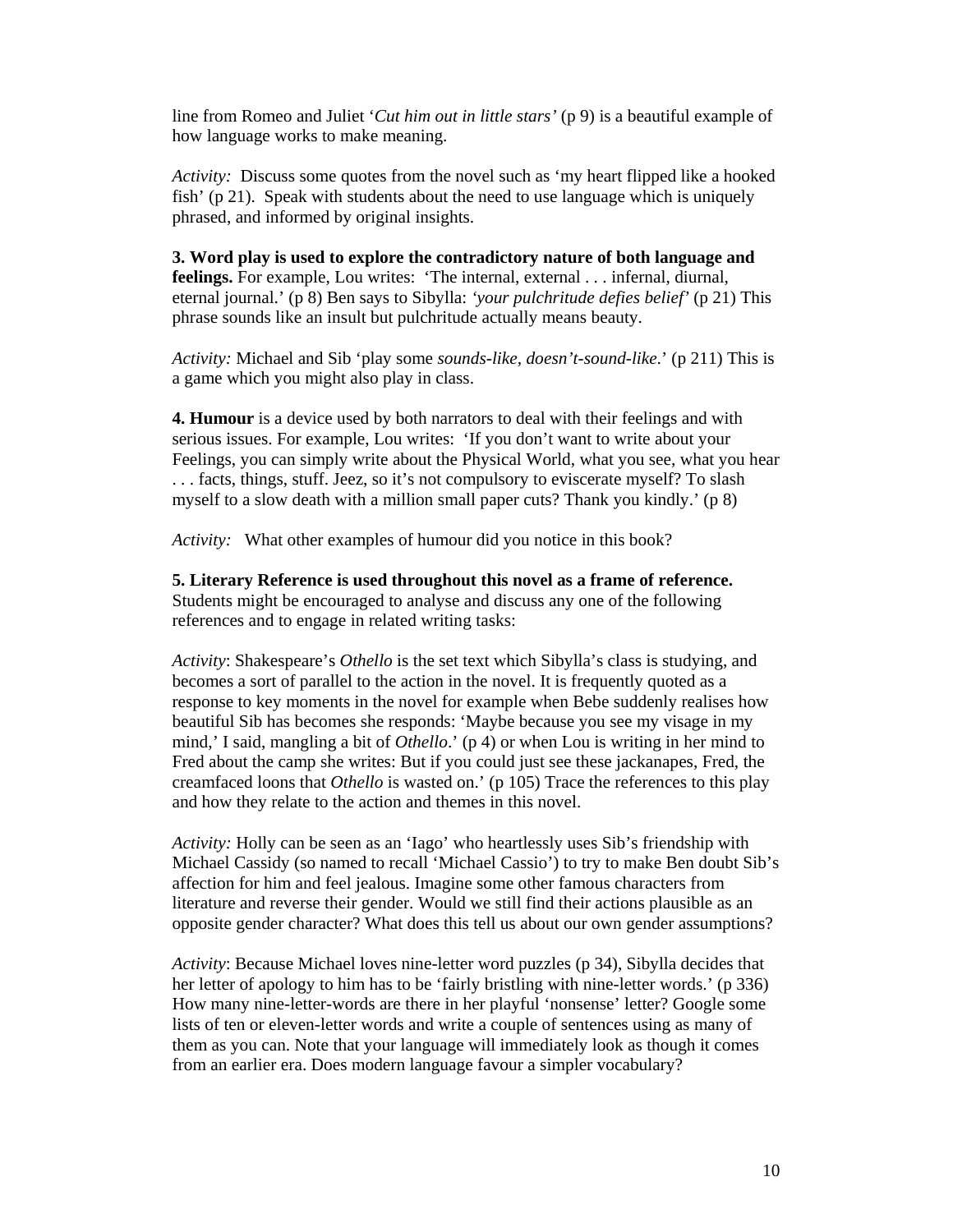*Activity:* The repetition of the word 'Jolly' (p 10) echoes Enid Blyton and the 'jolly hockeysticks' type of novels of British boarding school antics and 'scrapes' such as Blyton's Malory Towers series. This seems odd given the Australian landscape and modern setting, and yet there is the same hothouse atmosphere in this private boarding school camp; there are 'pranks', they have 'Elevensies' and there is bad food, and there is nasty bullying! Sib and Holly regularly engage in secret 'feasts' too in the laundry/drying room where they toast stolen sandwiches and discuss their problems away from prying eyes. And Lou refers to Enid Blyton's 'gorse bushes' (p 121). They even tell scary stories of the 'Charcoal Man' (pp 119-20). 'House selection happens next. This is what everybody's waiting for. It's just like Harry Potter, but with brighter lighting and no hat.' (p 41) Discuss the links between the 'Harry Potter' series and the traditional boarding school story and how both relate to this novel.

*Activity:* When they set off on camp Michael is reading *Walden* by Henry David Thoreau in preparation. A classic work about living with nature, he quotes from it: **'***I went to the woods because I wished to live deliberately, to front only the essential facts of life, and see if I could learn what it had to teach, and not, when I came to die, discover that I had not lived.*' (p 19) This quote is intentionally ironic but of course it summarises what the characters learn in the course of the action. Have students discuss this quote in relation to this novel.

*Activity:* The novel is peppered, too, with unremarked upon or unexplained literary references such as: 'trees were drowning not waving' (p 37). This is a reference to British poet Stevie Smith's most famous poem 'Not Waving but Drowning'. Invite students to read this poem and discuss why Lou would refer to it.

*Activity:* Other references include: Michael and Sibylla discussing DH Lawrence (p 55); Dylan Thomas's poem, 'The force that through the green fuse drives the flower' (p 93); Christina Rossetti's 'Song' (pp 117-8); Agatha Christie (p 130); William Wordsworth's 'A Slumber Did My Spirit Steal'(p 175); Lou sings 'Blackbird' (p 243); 'Changes' by David Bowie (p 246); Wilfrid Owen's WWI poem 'Futility' (p 68); 'Ode on a Grecian Urn' by John Keats (p 291); William Golding's *Lord of the Flies* (p 317). Discuss any one of these references and how they relate to the novel thematically.

*Activity*: Look up Romanticism and discuss how this movement might relate to the setting and themes of the book. Which of the abovelisted poets are from the Romantic movement?

**6. This novel is entertainingly peppered with media references, too, which are often very funny.** For example, Sib coaches Michael in pop-culture, setting him TV show 'Friday Night Lights' to watch on his long haul flight from Rome. Holly uses media contexts for Sib's romance (p 32) in Hannah Montana, Daria etc. Sibylla uses a reference to Star Trek: 'It's pesto, Jim, but not as we know it.' (p 95) *Melancholia* the film (p 339) is also referred to.

*Discussion Point:* What other media references did you notice particularly? What might Sibylla's motivation be in coaching Michael in popular culture? Discuss the accretion or layering of meaning that can occur when already resonant references are included in a new text. Do they act as a useful shorthand? Could they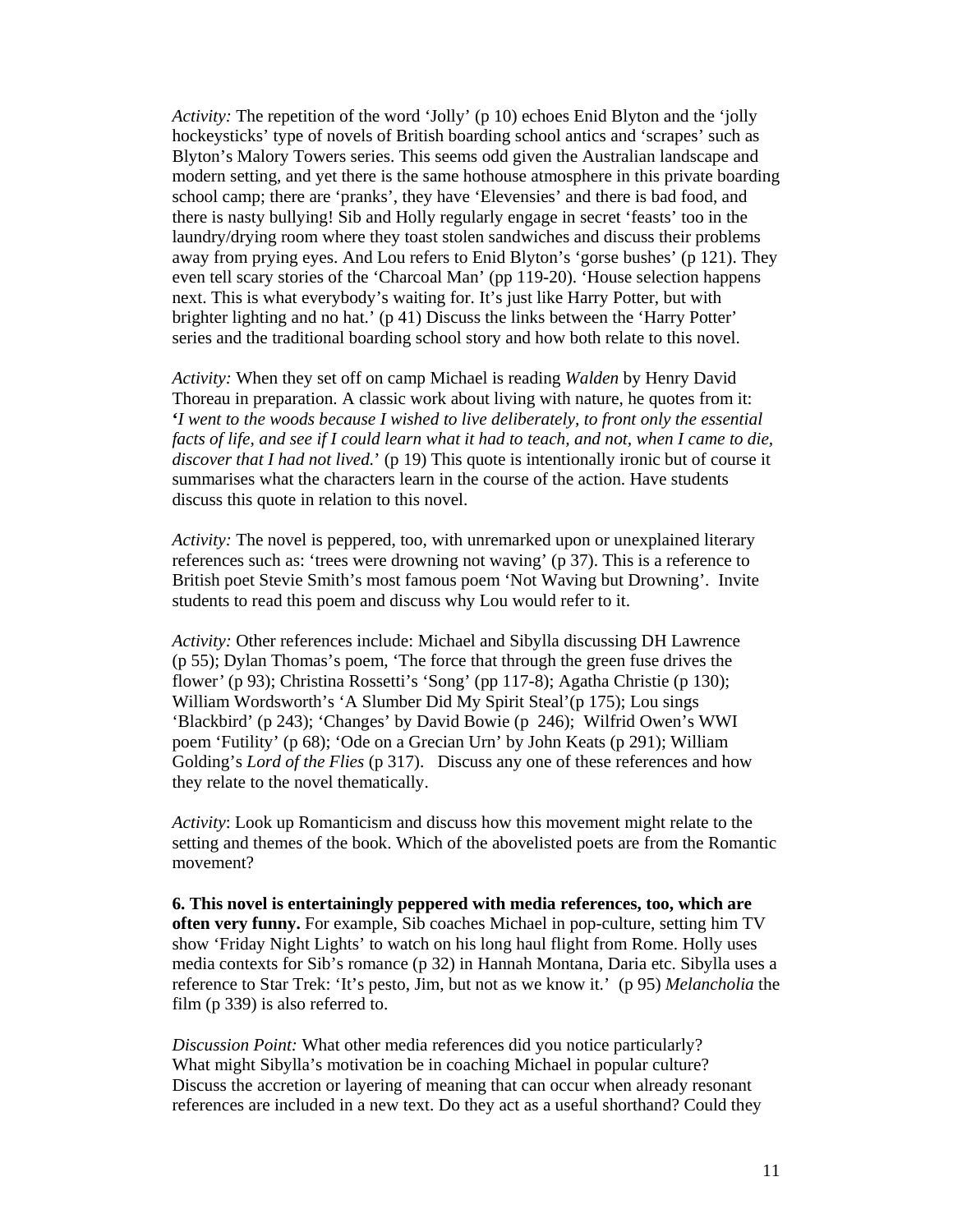exclude readers who are not familiar with the reference? Could they act as a prompt to further reading/listening/watching?

### **Setting**

#### **1. A vivid and convincing setting depends on description which makes it visually come alive for the reader, by investing it with human detail and observation, rather than describing a static picture.**

*Activity:* This novel is set largely at the camp which Lou describes as: 'Architectdesigned faux-utilitarian; probably truly utilitarian as well. What I mean is: functional, but also concerned with appearing to be functional, or in other words, show-off functional. Smells like heartbreak. Lemon-scented gums and eucalyptus.' (p 37) This juxtaposes the natural and the man-made environment in a real picture of the place. Write a similar description of a building in a landscape you know well.

**2. The influence of nature on the characters is a significant thematic aspect of this novel.** Despite their scepticism about the experimental nature of living at camp, the **dichotomy between country and city** plays a large part in the changes involved in their 'rite of passage'. Sibylla thinks on their first trek: 'I feel so much smaller here than I do in the city.' (p 90) and 'All this time it is as though I've been in a tight urban hug without properly realising it, and now it's like someone's let me go. Everything here feels too big, too open.' (p 93) and 'Good smells: lemon-scented gums and peppermint eucalypts with which the grounds are artfully 'natively' landscaped. The air in general – out hiking or running – is crystal clean. It makes me realise how happily complacent I have been with breathing in toxic city air.' (p 110) and 'But used as I am to the sounds of helicopters, traffic, breaking glass, the bass pulse of a party a couple of blocks away, car doors, drunken arguments and loud farewells, I can't settle into this new repertoire of going-to-sleep sounds. Twig snaps, wind shaking leaves and branches, trees creaking together, rock rumbles, the war cry of the possums, nocturnal hunting stampedes, owls screeching. Oh, it is hideous.' (p 98)

*Activity:* Compare this latter quote to how Sibylla feels about nature when she goes on her solo trek at the end of the novel (Ch 92). How does she allay her fears? What has changed for her?

#### **3. Place is evoked by beautiful and evocative description, employing a range of literary devices.**

*Activity:* 'The light falls from the sky like a sigh, deepening it from blue to lavender spiked with stars. The air is so cold and clean and eucalyptus-loaded it feels like a health treatment.' (p 54) Analyse how this passage works to create a sense of the place. Find and discuss other passages like this one.

*Activity:* The place where they camp at Snow Gum Flat is also described beautifully. (p 168) What devices does the writer employ in this passage?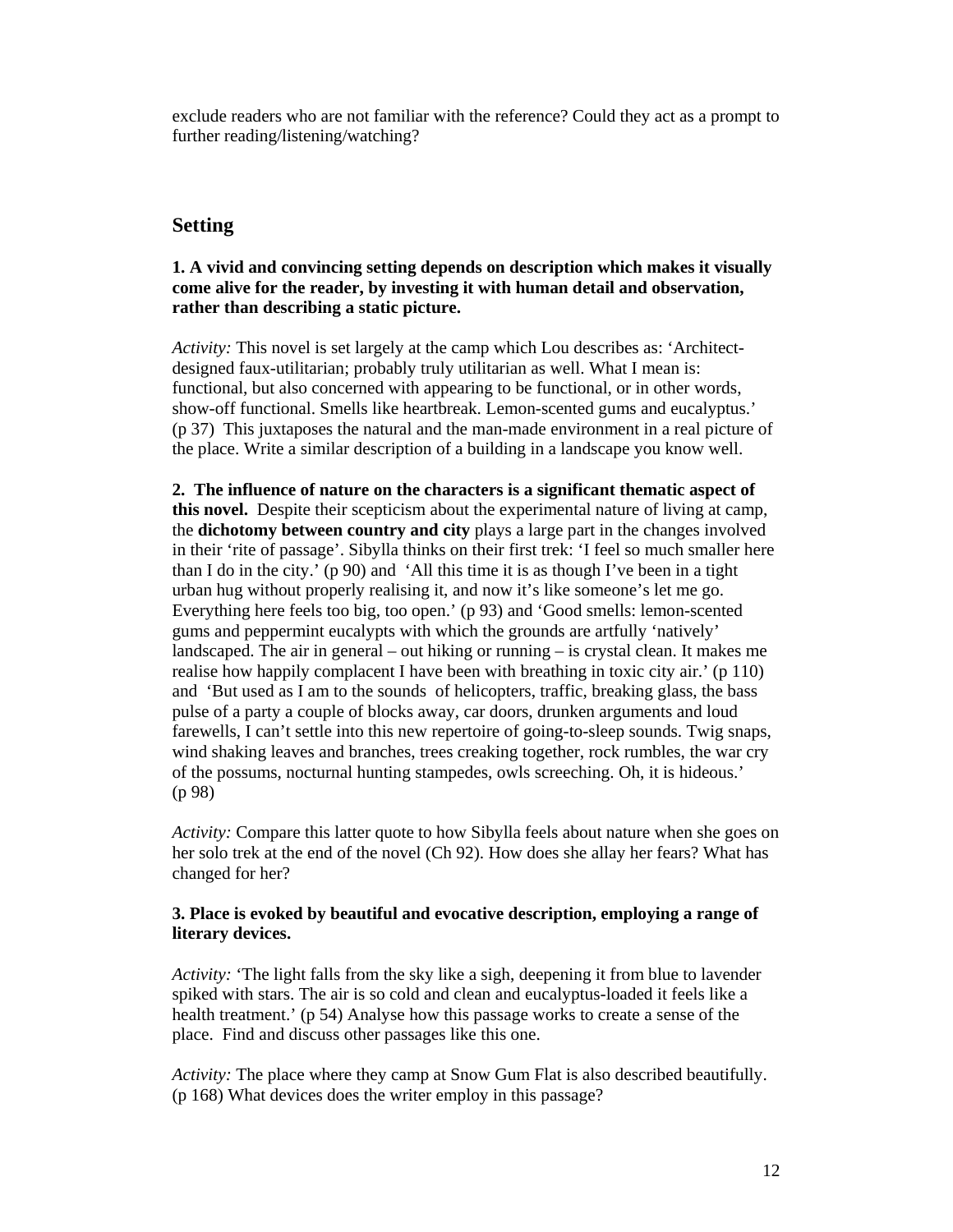*Discussion Point:* When they are waiting for the lunar eclipse, Sibylla thinks: 'The huge silver moon, opening and closing the fragile anemones as water rises and falls.' (p 279) Such starling juxtaposition of moon and sea arrests the reader's attention and make a description come alive for a reader.

#### **4. Description should be informed by all the senses – sounds, tastes, smell as well as vision.**

*Activity:* Read Sibylla's description (pp 110-1) of all the smells in the camp. Think about the smells in your own school or in another place you frequent. Use that to inform writing a description of that place. Add to the description of smells the sounds, the feelings, the taste of things in that place. What sort of picture have you evoked?

#### **5. Descriptions evoke different images in the mind of the reader.**

*Activity*: Draw or paint the camp scene based on how it is described in the novel. Compare your various images.

### **Writing Exercises**

**1. Diary Writing** is a form of therapy for Lou. Use the form of a fictional diary to write about an issue which has been bothering you. (Other literary examples include John Marsden's *So Much to Tell You* or *Secret Scribbled Notebooks* by Joanne Horniman.)

**2.** The **Packaging of a Book includes the Blurb and Cover** which must offer the reader an insight into the contents, and the emotional impact of a novel without giving the ending away. It must also market the book to its readers. Examine the cover of this book, assessing how the words and images on the front cover interact and are descriptive of the novel after you've read it. Design your own cover. Read the back cover blurb. Then make up your own back cover blurb summarising the themes of the novel in a few hundred words.

**3. Write an argument for the affirmative:** 'Holly is the worst kind of friend.'

**4. Sibylla, like Lou and Michael, loves words.** On pp 34-5 she writes a list of nine letter words referencing Michael's fondness for the nine-letter word puzzle. Invite students to create a similar list in a 'free' response to a challenge.

**5. Write the lyrics for a song detailing the exploits of the camp.** Use the ballad or rap form and write it as if the whole camp has put it together as a record of the highs and lows of the three months.

**6. Lou writes a list of 'Ifs' (pp 99-100) about how Fred's death might have been avoided, which is akin to a free verse poem.** Invite students to consider an event in their lives and to write a poem entitled 'If'.

### **Quotes for Discussion after Reading the Novel**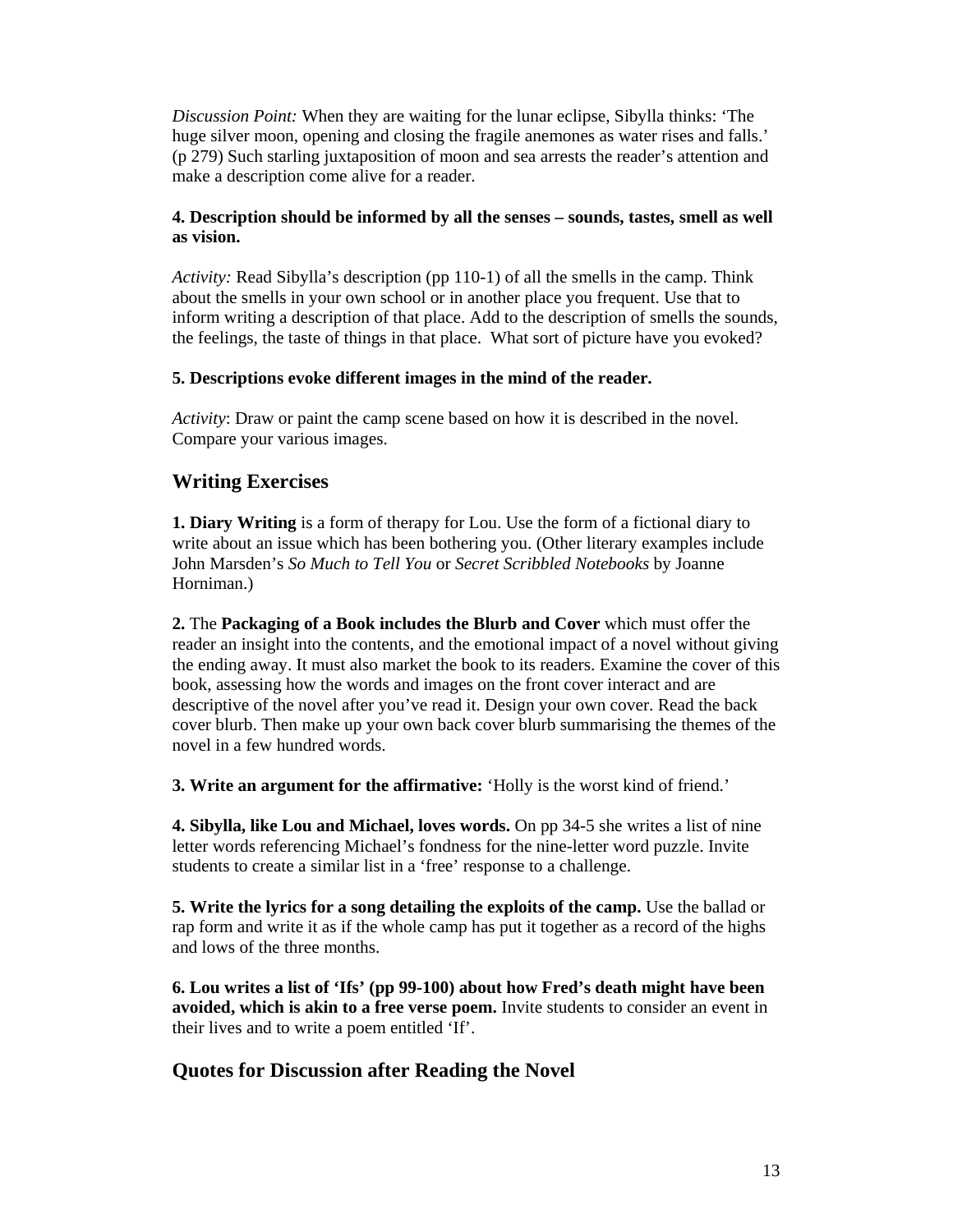**1.** 'It's compulsory to be a good sport, not to show if your feelings are hurt.' (p 106) Discuss in relation to the characters in this novel and to school behaviour generally.

**2.** Discuss the following quote: 'He says it's all about how quickly you read, because we skate and slide over letters all the time and read many words, whole matrices of letters in a blink. But I think it's also about how much you read, and what sort of vocabulary you have in the first place, because, honestly, how many people in the entire world do you know who will ever need to use the word jugulated in their entire lives?' (pp 35-6)

**3.** 'What upsets you when death has been on the agenda is when it doesn't get mentioned.' (p 265) Lou is impatient with the counsellor who speaks euphemistically of Fred's 'passing' instead of using the word death. Are most of us too careful when discussing death? What are the benefits of maintaining an awareness of our mortality, and speaking frankly about death and dying?

**4.** 'If Sibylla would ever take him on, she would not regret it.'(p 268) Is Sibylla ever likely to fall in love with Michael? Discuss.

**5.** 'They have to survive such harsh conditions, such extremes of weather, bits of them die. And they are able to grow new wood around the old dead wood.' (pp 333-4) Discuss this quote in relation to the adaptability of people as well as plants.

### **Further Reading Ideas for Class Discussion**

**1.** Read and compare this novel to other examples of the 'rite of passage' novel. eg *To Kill a Mockingbird* by Harper Lee; *Night Train* by Judith Clarke; *Stony Heart Country* by David Metzenthen; *The Catcher in the Rye* by J. D. Salinger; *Good Oil* by Laura Buzo.

**2.** Where might Michael, Lou and Sibylla be in five years time? Write your predictions for each of them.

**3.** Create a *Crowthorne Grammar School Newsletter* about Mt Fairweather designed to reflect some of the highlights of the characters' term there. Be creative, and use images which reflect the people in the novel, and how they might look.

**4.** Create a Book Trailer about this book.

**5.** Are there questions unanswered in this novel? What are they? Might they possibly lead to a sequel? Discuss.

### **Further Ideas Using Technology**

**1.** Find out as much as you can about the author. For example: http://suebursztynski.blogspot.com.au/2012/07/interview-with-fiona-wood.html http://www.kids-bookreview.com/2013/07/12-curly-questions-with-authorfiona.html#more